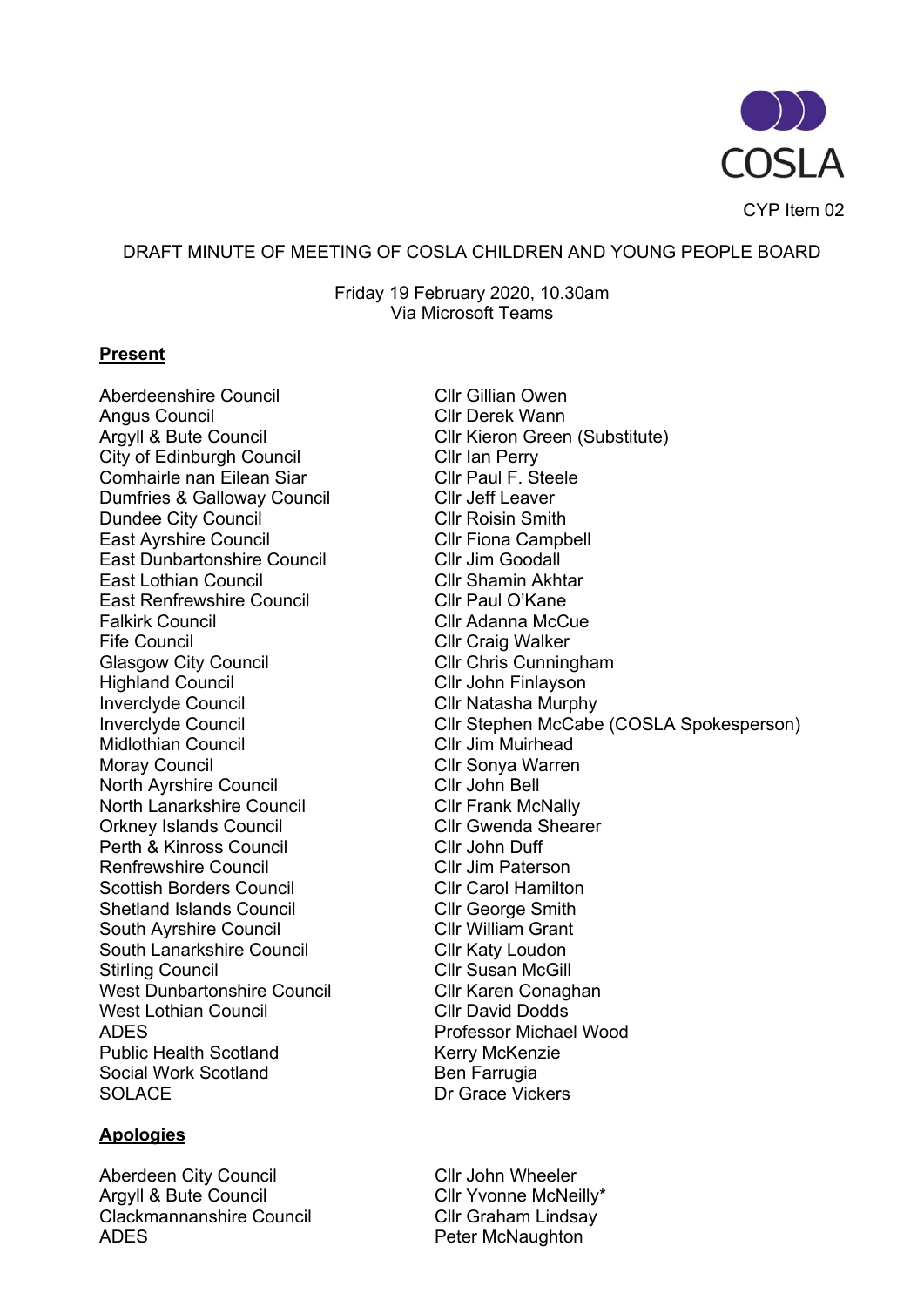CIPFA – Directors of Finance Alan Puckrin Directors of Public Health Dona Milne SOLACE<br>
Social Work Scotland<br>
Sharon McAlees Social Work Scotland Argyll & Bute Head of Service Louise Connor

*\* denotes substitute provided*

#### **Public Session**

#### **1. Welcome and Apologies**

Cllr McCabe welcomed Board Members to the meeting and apologies were noted.

#### **2. Children and Young People Board Plan**

Members were presented with the updated Board Plan. Further information was provided on The Promise and it was noted that a Policy Manager will be recruited within the team to work on this; in addition, a two-year Public Health Scotland secondment will be set up to work on child poverty and health inequalities.

Councillor McGill pointed out that in relation to Children's Hearings and endorsement of the Recovery Plan the understanding was that it needed to go to SG for further discussions on how a new offer could be made to CH's service. It was not the understanding that the Board had endorsed the plan.

John U said the Group were revising the Plan again following Lockdown on  $4<sup>th</sup>$  January and it will come back to the board at next meeting with more details on that. Ben Farrugia pointed out that SG has accepted that CHS Recovery Plan couldn't be implemented due to lockdown.

Members received a further update in relation to the Scottish advisory group on bullying in schools, and the work that they have carried out since the previous meeting.

Members otherwise agreed the Board Plan.

#### **3. Minute of Previous Meeting of 20 November 2020**

The minute of the previous meeting of 20 November 2020 was accepted as an accurate record.

#### **4. Teach the Future Scotland**

Board Members were provided with a presentation from Teach the Future Scotland, which discussed the work that the campaign have done since the school climate strikes, and their proposals for improving climate-related education in schools.

Board Members noted the presentation and discussed similar work in their own local authorities, such as climate change conferences and other committees discussing climate change. An offer was made from SOLACE for Teach the Future to present at their next meeting in April.

It was agreed that COSLA officers should continue dialogue with the group to explore how their continuing work can be supported.

### **5. Update on the Promise – Fiona Duncan, Chair**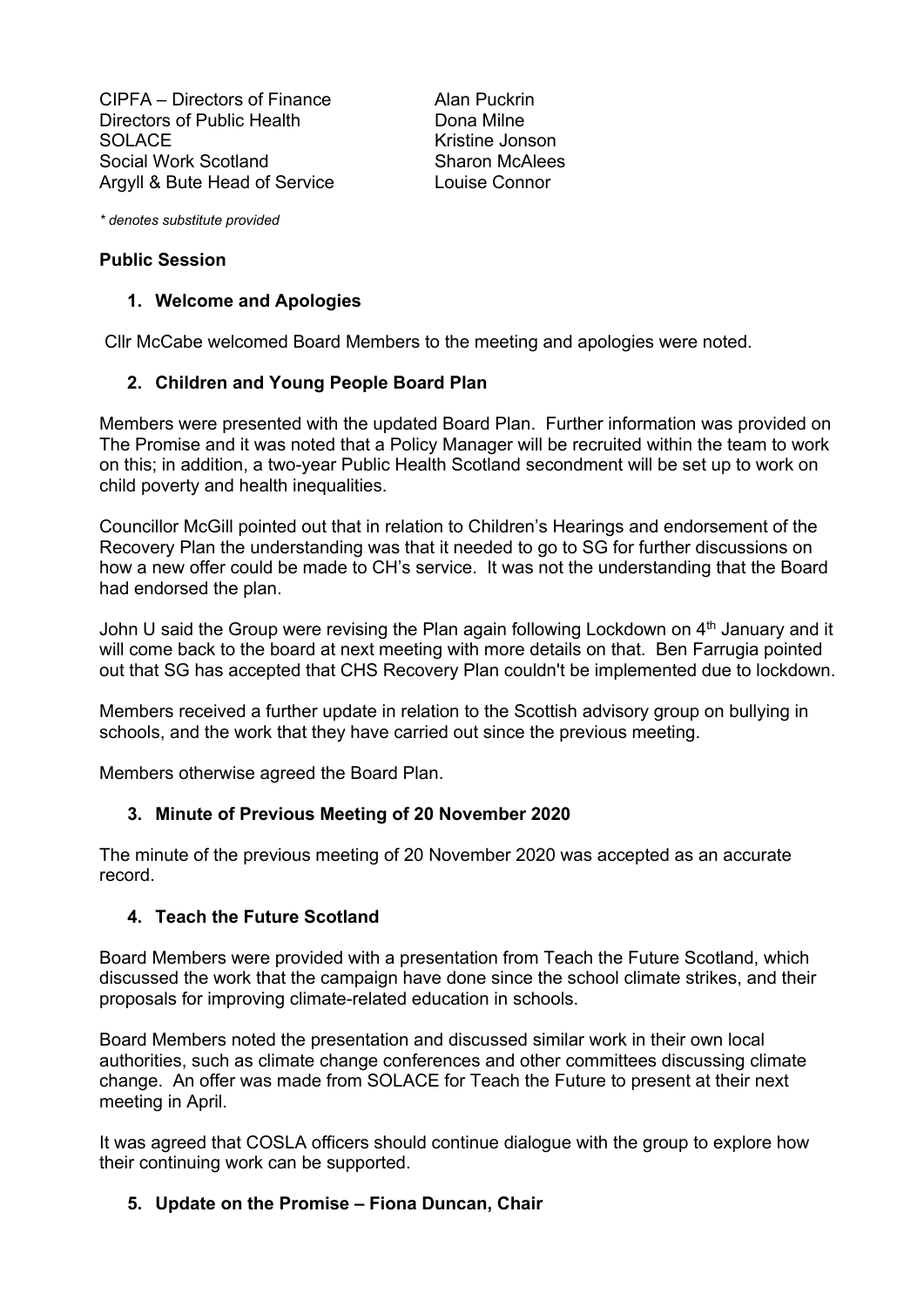Fiona Duncan, Chair of The Promise, provided a presentation with an update on work done by the Promise Team since their last attendance at the Board. Discussion followed, and it was noted that it would be helpful for a member of the Promise team to provide regular updates to the Board, as well as a formal annual report across Local Government outlining how they are meeting goals.

Members agreed that this formal annual report on progress within the Promise would be helpful and thanked Fiona for the presentation.

# **6. Junior ISA's and Child Trust Funds for looked after children**

This paper provided Members with information in respect of the Junior ISA and Trust Fund Sceme for Looked After Children, which his designed to support the finance education of young people and provide a 'nest egg' as they move towards independence. Scottish Government have invested some money for looked after children and and trust fund scheme for looked after children. Anthony Walker from the Share Foundation joined the meeting to provide some background information regarding what the scheme does and how it has functioned in other parts of the UK.

It was noted that local authorities must engage with the Share Foundation to ensure that the scheme runs effectively and officers within councils are responsible for providing the Foundation with the relevant data on eligible young people. Young people can access the account from the age of 16, and have access to the funds from the age of 18.

Board Members agreed that local authorities should have an active role in the Fund Scheme to secure maximum benefit for care experienced young people; and agreed that local authorities should engage fully with the Share Foundation to provide data on eligible young people.

### **Private Session**

### **7. Secure Care**

This paper addressed concerns raised by Members at the Children and Young People Board Meeting in November 2020 about the current approaches to secure care, which were outlined in the presentation from the Centre for Youth and Community Justice. At that meeting, Members had asked officers to consider this and bring a paper to the next Board Meeting. This paper set out initial proposals which have been discussed with Sottish Government officials and Members were asked to consider these.

Board Members:

- i. Noted the proposals from the Scottish Government on a potential alternative delivery model for secure care services in Scotland; and
- ii. Agreed the proposed COSLA position that officers should work with Local Government officers to explore the proposals and their implications further.

### **8. Covid-19 Children and Families Collective Leadership Group Action Plan**

This paper provided Members with the Collective Leadership Group's Action Plan, which sets out the Group's key priorities. The group was initially created to bring together national and local government to take action in response to the pandemic, but is now an established ongoing group.

Members noted that a paper will be brought back to the Board in the future with feedback from children, young people and families.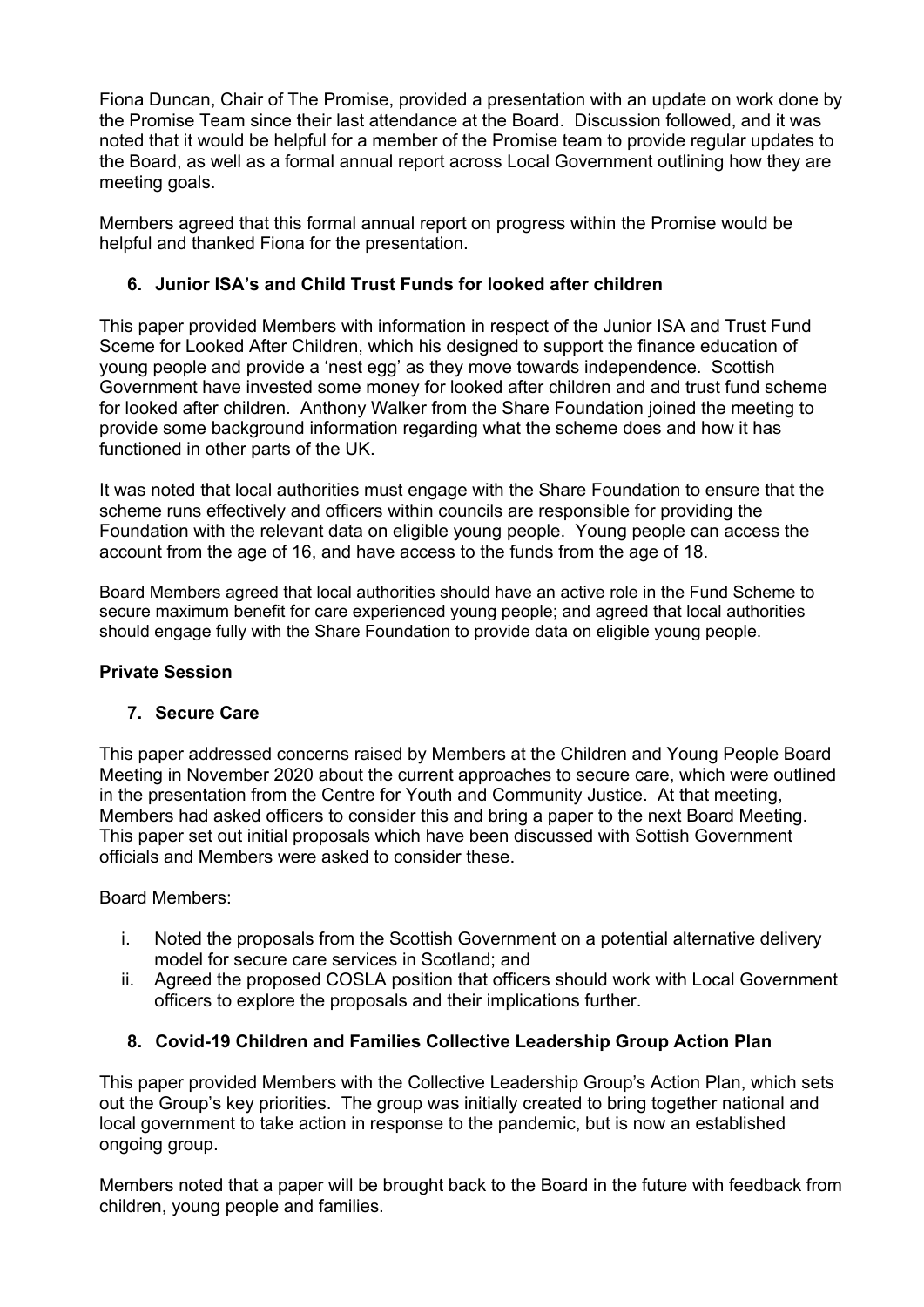It was agreed that COSLA officers should continue to work with Local Government partners to implement the Action Plan, with regular reporting back to the Board as appropriate.

# **9. Family Support and Commissioning**

This paper updated Members on developments made on improving the provision of holistic family support, following a paper produced by the COVID-19 Children and Families Collective Leadership Group. Board Members' views were sought on the recommendations in the paper, which the Deputy First Minister has signed off already.

Members noted that locally commissioned holistic family support services could potentially reduce demand upon more specialist and higher tariff services, through early intervention and prevention. A brief discussion was held on local funding and how this will be calculated.

Members noted the recommendations of the Improving Holistic Family Support Paper and agreed that COSLA officers should explore with partners how procurement and commissioning arrangements in relation to the provision of family support can be improved.

## **10. UNCRC Incorporation**

This paper provided the Board with an update on the UNCRC Incorporation Bill, presently at Stage 2, including the amendment agreed by the Equality and Human Rights Committee. The Bill will place a duty on local authorities and those carrying out public actions not to act in a way incompatible with the Convention. Members were asked to provide their comment on the local implications of this Bill, which will inform further discussions with Scottish Government.

Members noted that the six-month commencement period could pose difficulties for some local authorities, and a significant amount of work will be required within councils as capacity may be an issue. Guidance which highlights good practice and demonstrates what compliance looks like would be of assistance.

Members noted the progress of the Bill and provided further comment, highlighting in particular the need to consider capacity and the commencement date in future discussions.

### **11. Foster and Kinship Care Allowances**

This paper summarised Leaders' position and highlighted the work undertaken by COSLA since 2019 to understand the level of care allowance. The current proposal from Scottish Government suggests a common set of principles, included within the report. Views were sought from members on how best to approach future discussions with Scottish Government, particularly in the context of The Promise and incorporation of the UNCRC into domestic law.

It was noted that every local authority has different allowances which may complicate any national offer; local authorities have to allow for different things, for example, rural authorities must consider transport. A 'one size fits all' model may not be appropriate.

The quantification of non-monetary support was also considered and it was felt generally that payment of allowances should be a matter of local discretion. It was agreed that officers should have discussions with Scottish Government, putting forward the views of the Board and highlighting the need for local discretion, to find a suitable resolution.

# **12. Supporting Children and Young People's Mental Health - Resources**

This paper sought agreement for the use of COSLA branding for online mental health resources which have been drafted for schools and teachers. Views from the Board on the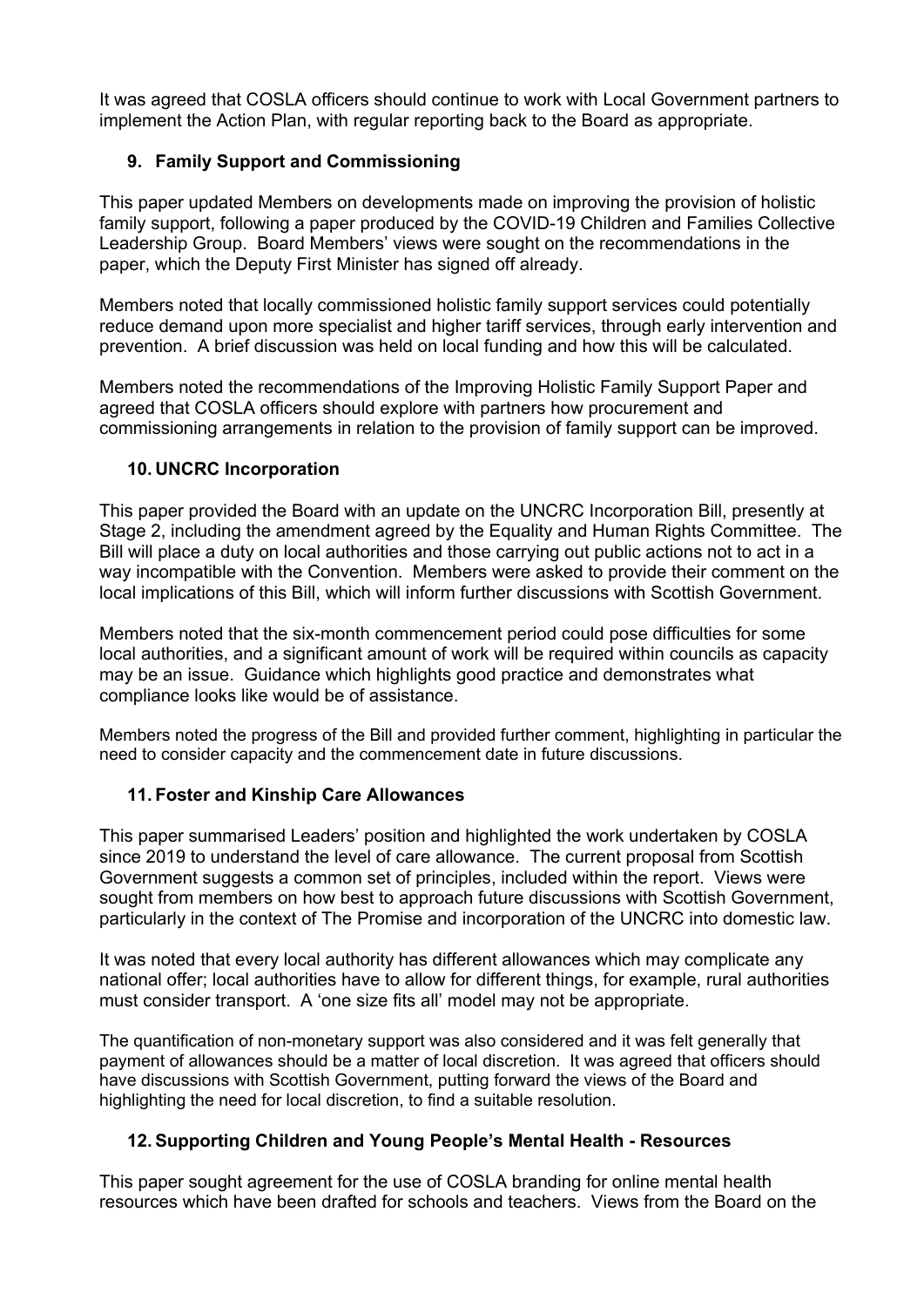principles of the whole-school approach were also invited, as well as comment on how the impact of these resources could be maximised.

Members noted that a link between the principles and the 'How good is OUR school?' selfevulation evaluation would be helpful. Feedback from practitioners on implementing the materials for supplementary or emerging areas of need would also be valuable. It was further noted that resources to ensure that staff are well supported, particularly in the context of the pandemic, can ensure that the resources for young people are effectively implemented.

Members agreed to support both the professional learning resource and whole school approach; endorsed the online professional learning resource and the inclusion of COSLA branding; and provided further comment on effective implementation of the resource.

### **13. Education Recovery Update**

This paper updated Board Members on the return to in-person learning. The First Minister confirmed recently that primary classes 1-3 would be returning to school on Monday 1 March, with a small number of the senior phase returning to school to complete practical work and additional flexibility to bring back children with additional support needs. The paper provided an opportunity to discuss next steps.

An update on the funding that has been announced was also provided, and it was noted that the Education Resources Recovery Group will continue to meet in the meantime to discuss the practical implications of the return to school, ensuring that additional costs are captured consistently.

Members raised concerns about the need to maintain social distancing when return, and the possibility that infection rates could start to rise once again. It was also noted that schools and teachers received limited notice of the return to in-person learning and may not have had sufficient time to prepare for this.

Members otherwise noted the update, and noted that contact can be made with Cllr McCabe or the COSLA team to discuss any emerging issues.

### **14. ELC Expansion and Partnership Working**

This report updates Members on the decision taken by Leaders in December that the 1140 Hours duty should return from august 2021. Members were invited to share their views on joint delivery and agree the revised principles on partnership working.

Members noted the increased pressures on capital that this can bring, and the specific pressures on growing authorities. The additional costs should be reflected in any ongoing work.

Members otherwise noted the progress towards delivery of 1140 hours expansion; and agreed the revised principles.

### **15. CYP Update**

This paper provided an update on areas that the COSLA CYP team have been working on since the previous Board Meeting. This included the Disabled Children and Young People (Transitions to Adulthood) (Scotland) Bill, instrumental music tuition, the Independent Review of Adult Social Care and youth work.

Members were content to note the update.